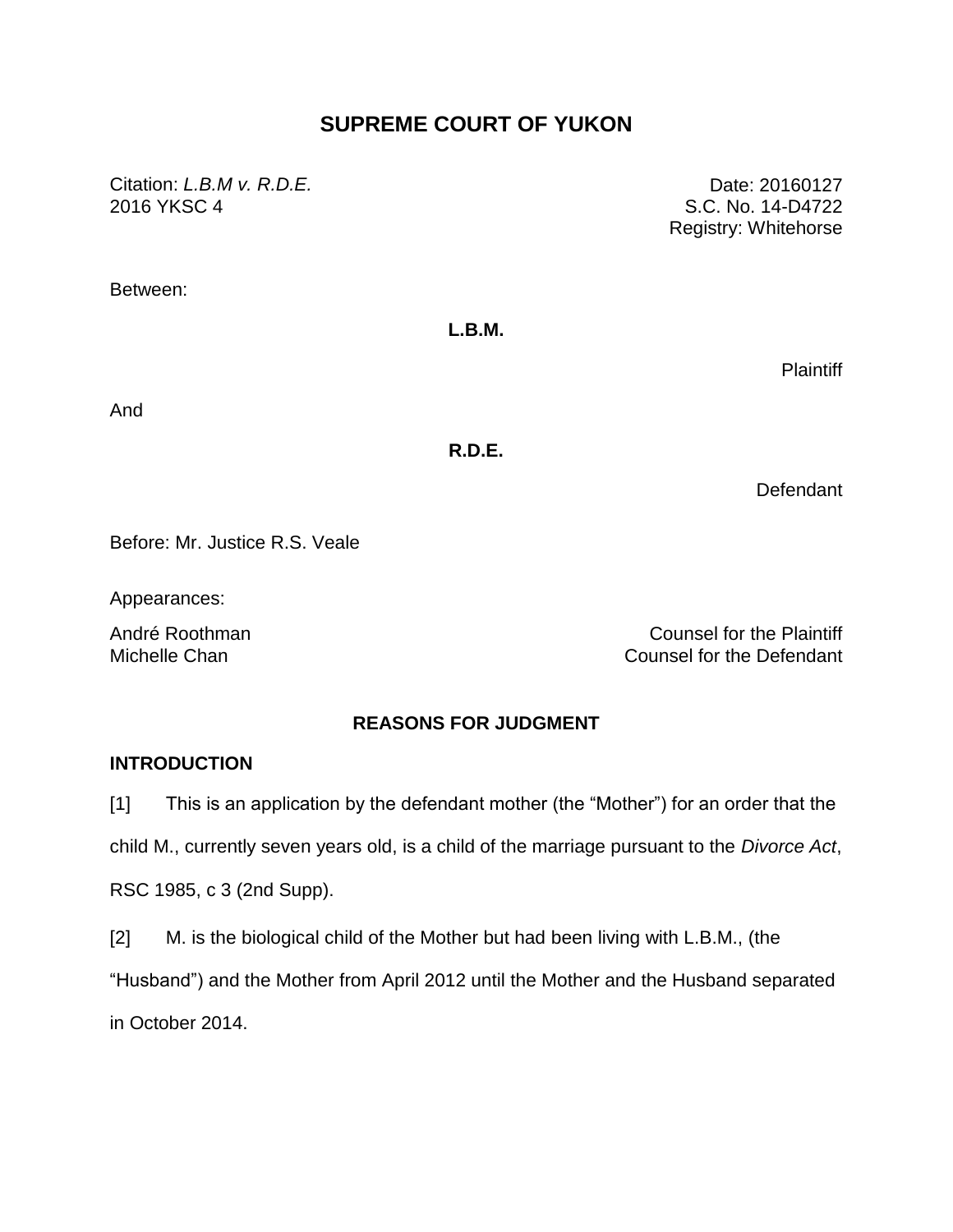[3] The Mother and the Husband have their own child, H., born September 2012, who is a child of the marriage.

[4] The Mother's position is that the Husband has treated M. like his child. The Husband says he has treated M. in a friendly and civil way but never intended to become the child's father.

#### **BACKGROUND FACTS**

[5] The Mother and the Husband met in April 2011, moved in together in April 2012, and married on July 28, 2012.

[6] The Husband knew at the beginning of the relationship that the Mother was a single parent to M., a three year old child, who was born on August 30, 2008.

[7] The Mother and the Husband are the biological parents of the child H., born on September 30, 2012.

[8] The Mother and the Husband separated in October 2014.

[9] Both the Mother and the Husband were cross-examined on their affidavits. I do not find that the credibility of either was challenged to the extent that I found their evidence should be wholly discredited. However, the Husband was evasive and argumentative in answering questions about the timing of photographs of him with the two children, which had to have been taken during the relationship or marriage.

[10] The biological father of M. has no relationship with M. and provides no financial support. The Mother lived in Thailand with the father for six months but has had no contact since January 2010. The Husband is the only father that M. knew, although she was aware that he was her stepfather rather than her natural father. The Husband alleges that the Mother was, in fact, married to the father of M. but he relied on a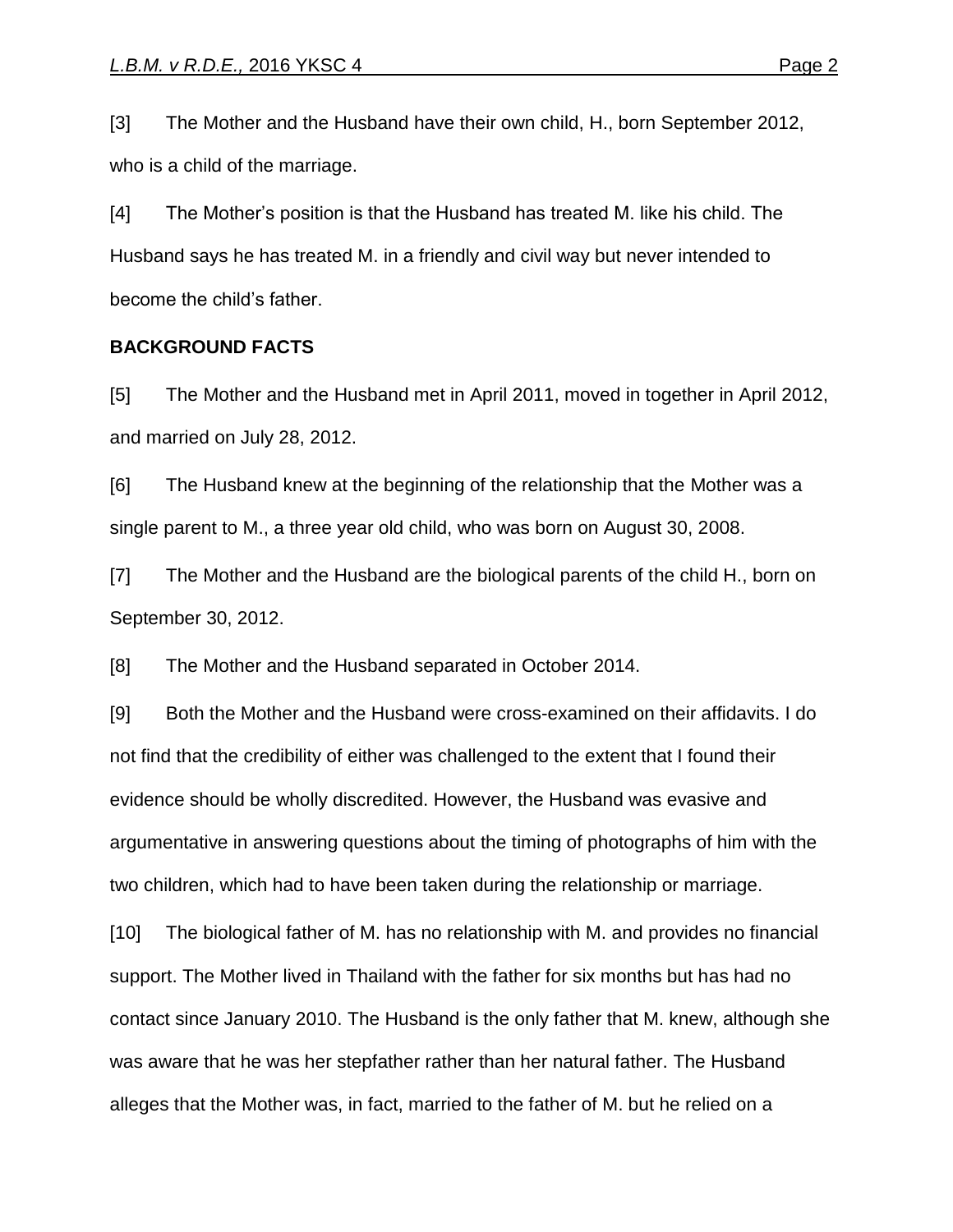conversation that a friend had with the Mother in which she allegedly used the word "husband" referring to the father of M. There is no compelling evidence to support this allegation and I find that the Mother did not marry the father of M.

[11] The Mother acknowledged that M. had some difficulty adjusting to the Husband's role as he was not her biological father. After some adjustment, the Mother says M. accepted the Husband's role as father.

[12] The Mother says that the Husband assisted with day-to-day care of M. and contributed financially. The Mother was the primary caregiver of the children. The Husband does not deny that he supported the family.

[13] The Husband treated M. as his child in a public way as evidenced by numerous photographs of him with M. and H. in his arms at various public events and places attended by the family. There is no doubt that publicly the Husband treated M. in the same way as he treated H., i.e. as his child. There is no suggestion that the Husband treated M. differently in private.

[14] The Husband also referred to M. as his daughter publicly and she called him "Daddy". The Husband acknowledged this but says that was a public posture and that at home, M. called him by his first name. The child's name remained her Mother's name while the child H. used a hyphenated last name using both the Mother's and the Husband's last name.

[15] The Mother says that the Husband insisted that M. call him "Daddy". She provided a note written by M. that said "To Dady I love you so much Love M." The Husband did not respond to this evidence in his affidavit in response. M. celebrated Father's Day with the Husband and the Mother. There is no doubt that M. referred to the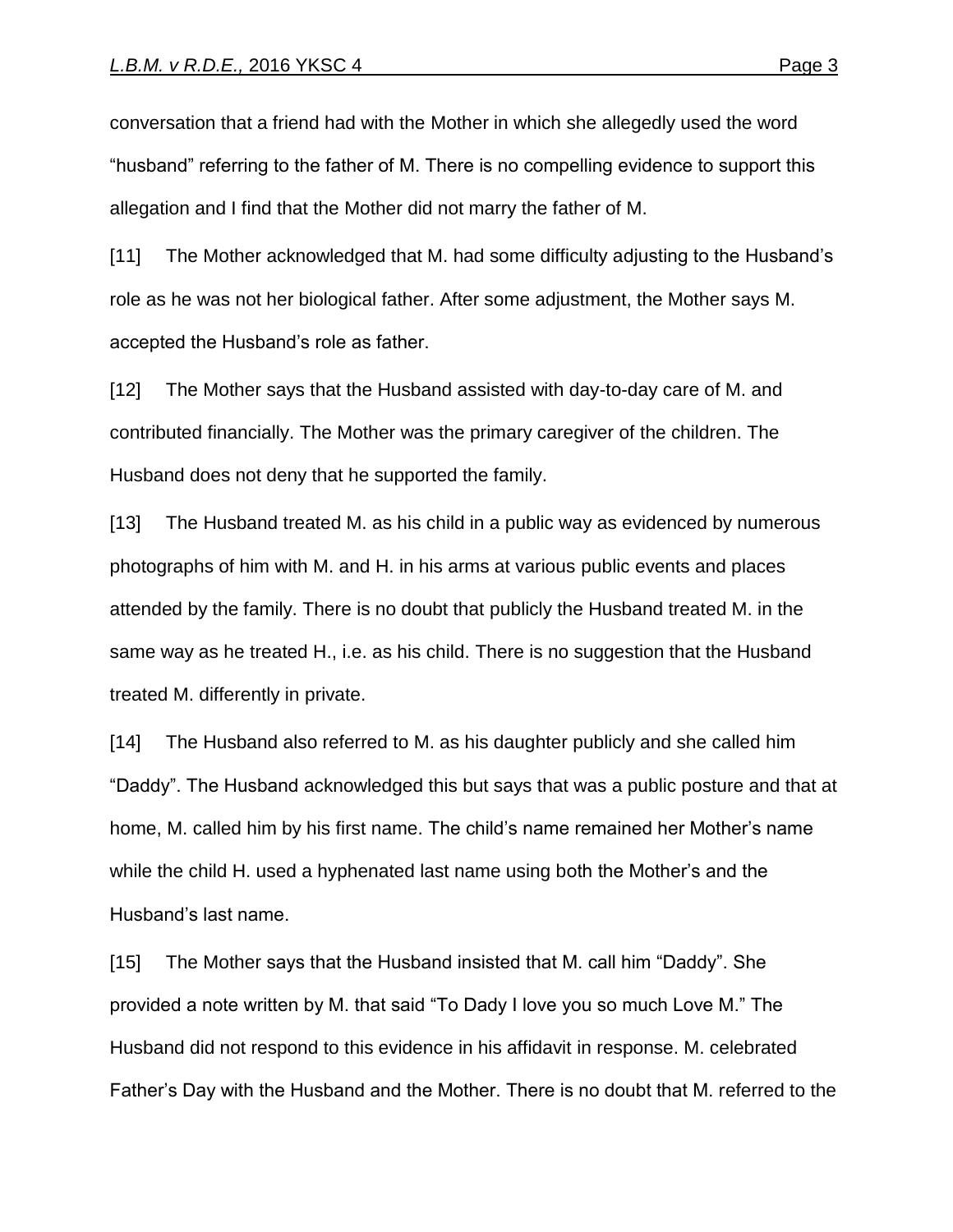Husband as her "Dad". There is no evidence that the Husband ever objected to being called "Dad" or "Daddy" by M. I am satisfied that the Husband used the term himself when dealing with M.

[16] The Husband, on the other hand, denies that he had a parenting role with M. and states that he was directed by the Mother not to discipline M. The direction not to discipline is supported, to some extent, by the Mother as she related an incident where the Husband left M. in a park near their house because M. refused to come home with him and he said he was not going to argue with her. However, the Mother presented this evidence in the context of the Husband's lack of judgment as a co-parent.

[17] The Mother also provided a copy of an application for an adventure camp which described the Husband's relationship to M. as "Dad". The Husband said he was not aware of the document, which he did not prepare. The cost of the adventure camp was shared by the Mother and the Husband.

[18] The Husband, who was originally from Tanzania, explained his relationship with M. in his third affidavit as follows:

In my culture it is not acceptable to pretend to be the father of a child unless the child is adopted, either by formal legal formalities or according to local custom and tradition and with the approval of the heads of the families. For that reason I would never have considered myself to be standing in the place of a parent for M. I always considered her to be the child of another man and not my responsibility. That did not prevent me from playing with her or dancing with her at a party that her mother also attended, or taking her on outings with H. It would have been cruel to exclude her from any fun that I had with H.

[19] I add that the Mother and the Husband have raised numerous issues about the parenting ability of the other because they are in substantial dispute on custody and access issues with respect to H.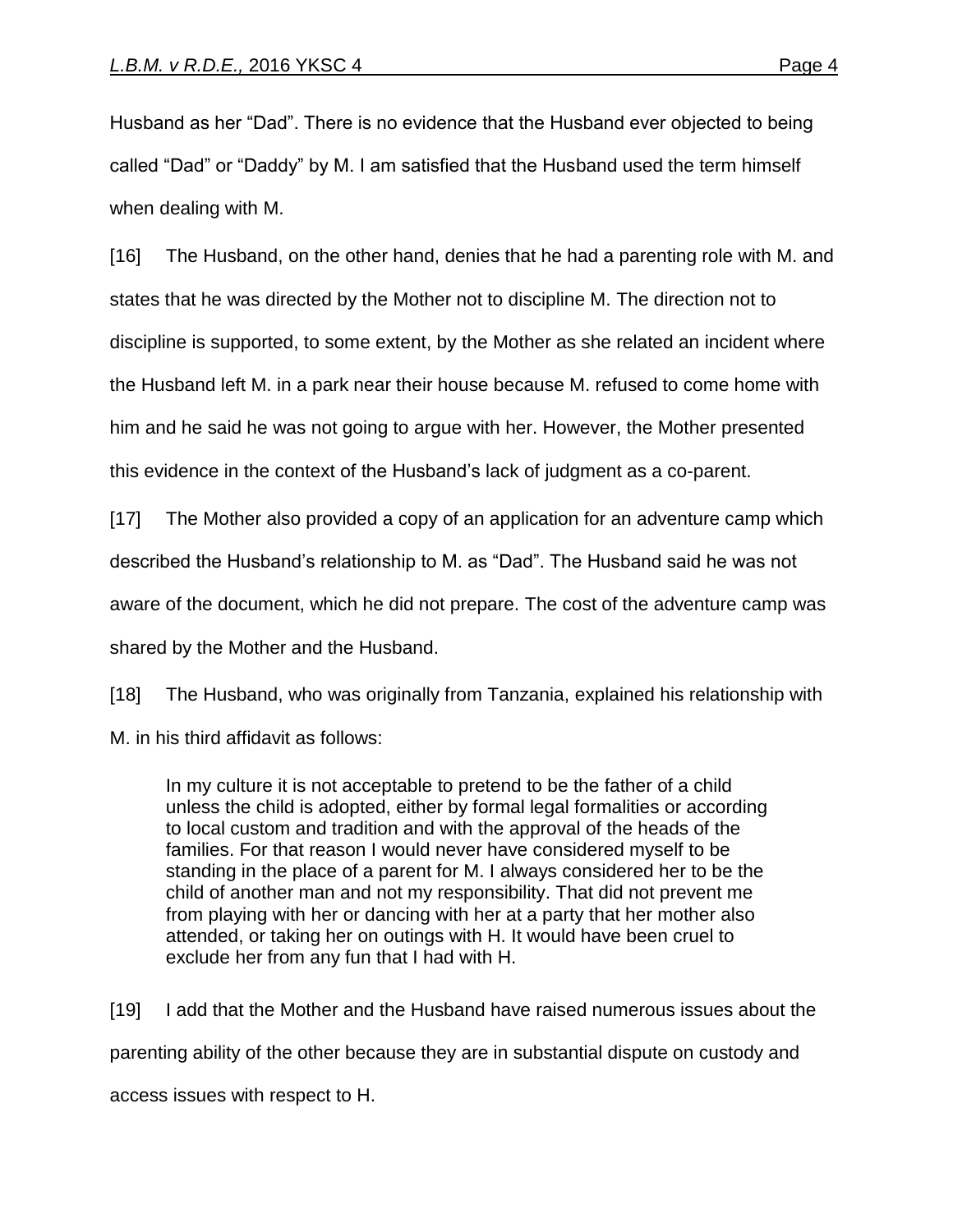[20] This has led to the Husband alleging marijuana use by the Mother, which I do not accept.

[21] There is no doubt that the Mother and the Husband had an unhappy relationship related to the Mother's postpartum depression after the birth of H. and the Husband's absence for work purposes and their obvious disagreement about parenting roles.

[22] Suffice it to say that their relationship deteriorated significantly after the birth of H. The Mother required the Husband to sleep in a separate bedroom after the birth of H.

[23] The Husband has also attempted to discredit the Mother with allegations of physical assault. The most significant altercation took place in March 2014. The Mother clearly assaulted the Husband by punching him in the stomach. She admitted this, but said it was in response to the Husband grabbing her arm and asking for sex. She explained that she punched him in order to get away from him. I accept the Mother's explanation.

[24] To summarize, I find the following facts:

- 1. the Husband was fully aware that M. was the child of the Mother from April 2011 when they started living together to September 2014 when they separated;
- 2. the Husband treated M. as his child publicly in the same way that he treated his biological child H.;
- 3. M. called the Husband "Daddy" in public and he referred to her as his daughter;
- 4. the Husband did not discipline M. at the request of the Mother;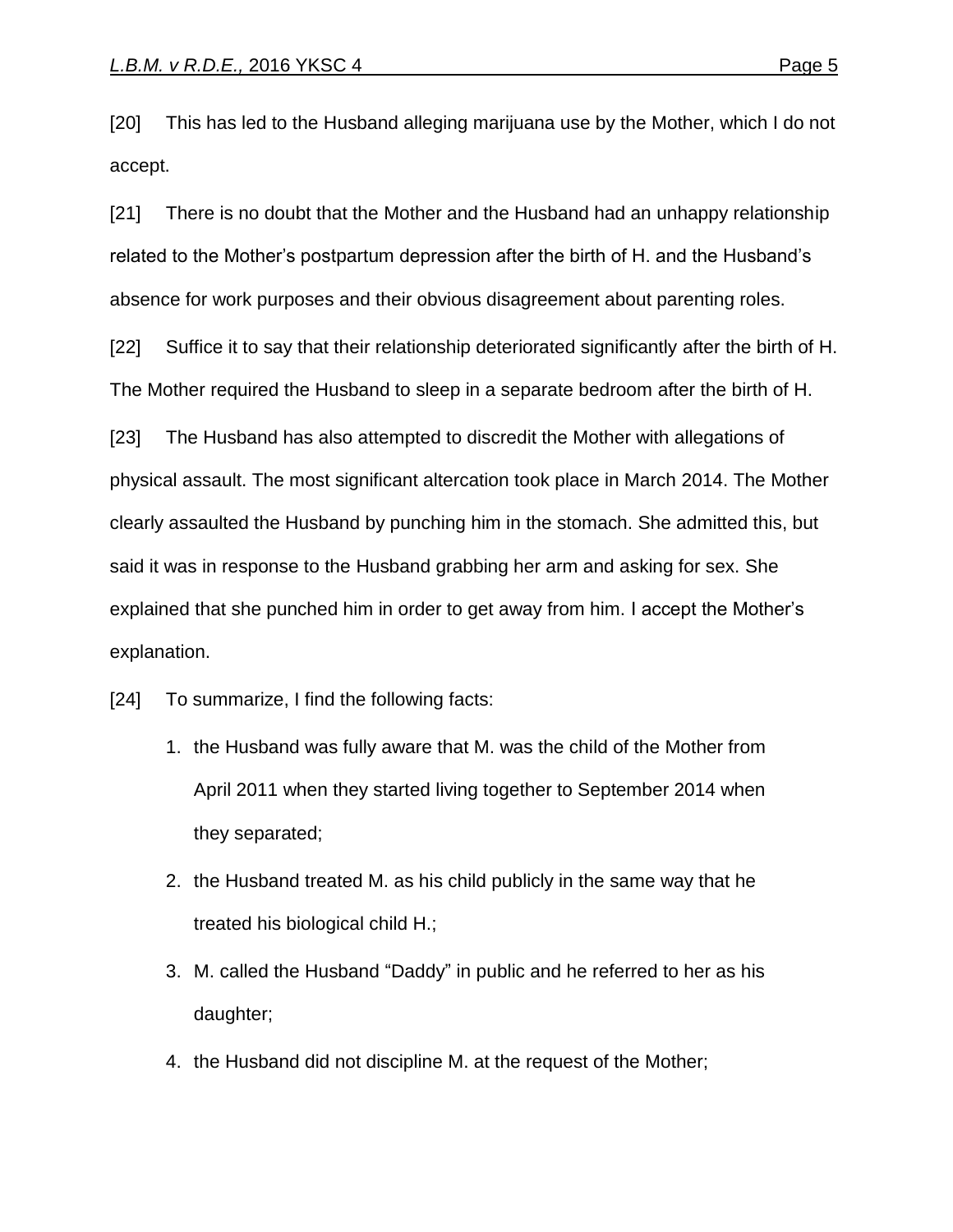- 5. the child M. called him "Daddy" and, from a child's perception, had a father-child relationship, although she may also have called him by his first name at home;
- 6. the Husband did not disavow the father-child relationship until after separation;
- 7. the Husband contributed financially to the raising of M. and H. but there was no specific allocation for either child.

## **Child of the Marriage**

[25] For the purposes of this application, a child of the marriage is set out in s. 3(2)(b)

as "any child of whom one is the parent and for whom the other stands in the place of a

parent".

[26] The leading case interpreting this section is *Chartier v. Chartier*, [1999] 1 S.C.R.

242 ("*Chartier*"). In that case, the Court set out the following non-exhaustive factors in

paragraph 39 to be considered in determining whether a child is a child of the marriage:

- (a) Whether the child participates in the extended family in the same way as would a biological child;
- (b) Whether the person provides financially for the child;
- (c) Whether the person disciplines the child as a parent;
- (d) Whether the person represents to the child, the family, the world, either explicitly or implicitly, that he or she is responsible as a parent to the child;
- (e) The nature or existence of the child's relationship with the absent biological parent.

[27] In *Chartier*, there was little doubt that the child in question was a child of the marriage because the parties had discussed adoption and the husband had acknowledged in a consent judgment that the child was a child of the marriage and was granted access to her.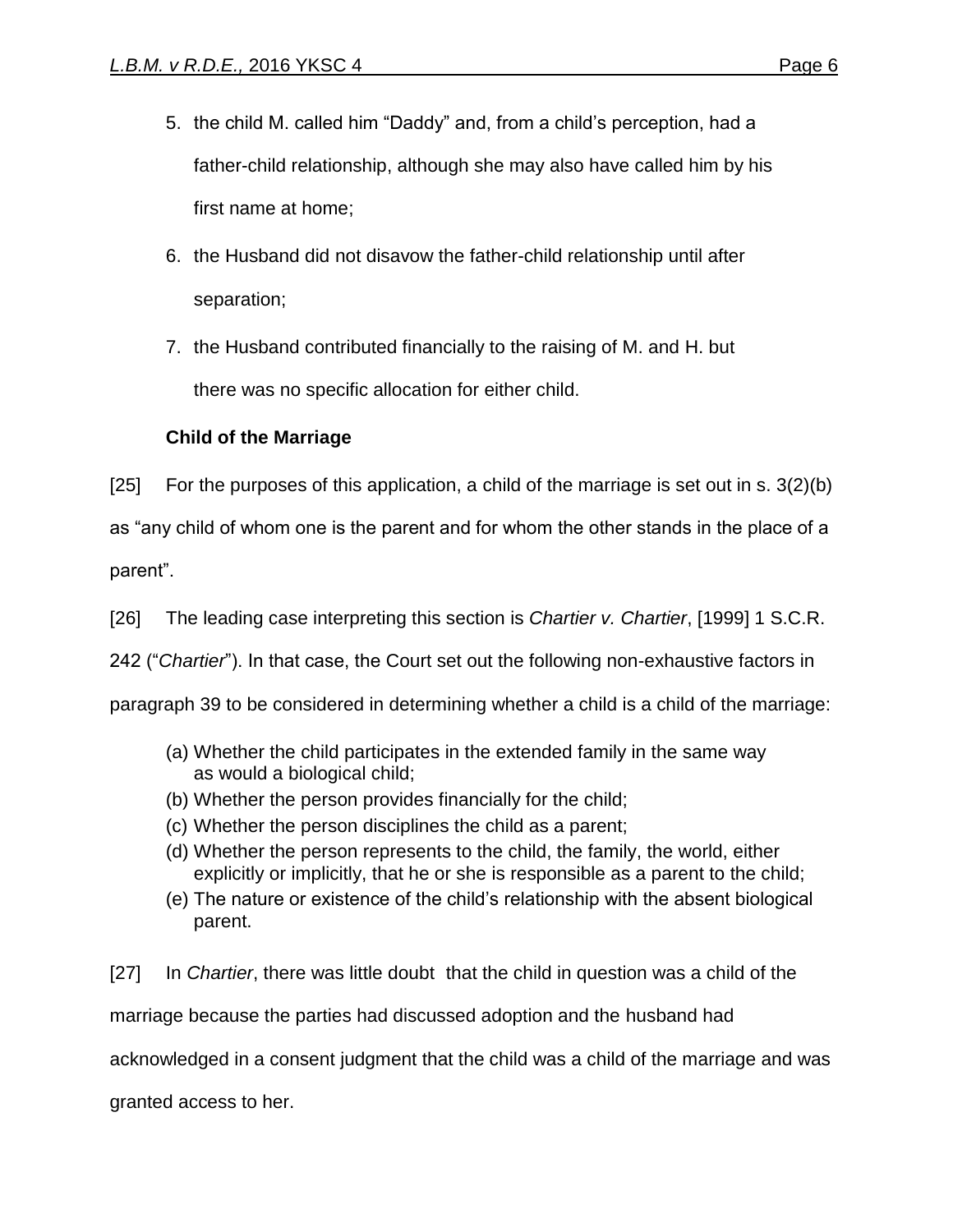[28] The Court established, in paragraphs 32 and 39, a number of other principles as

follows:

- (a) a person cannot unilaterally withdraw from a relationship in which he or she stands in the place of a parent;
- (b) the question of whether the person stands in the place of the child does not require formal expressions of intent but should be viewed objectively from all relevant factors;
- (c) the actual fact of forming a new family is a key factor in drawing an inference that the step-parent treats the child as a member of his or her family;
- (d) the manifestation of the intention of the step-parent cannot be qualified as to duration, or be otherwise made conditional or qualified, even if this intention is manifested expressly;
- (e) not every adult-child relationship will be determined to be one where the adult stands in the place of a parent and each case must be established from the evidence that the adult acted so as to stand in the place of a parent to the child.

[29] The objective test is not determined exclusively from the perspective of the child

but the child's opinion is important as one of the many factors to be considered.

[30] Finally, the policies and values reflected in the *Divorce Act* must relate to

contemporary Canadian society and a modern understanding of these words.

[31] In the case of *Cook* v. *Cook*, [2000] 182 N.S.R. (2d) 299 (S.C.), Campbell J.

decided that the husband did not stand in the place of the children's natural father. The

wife had a child from a previous marriage and the natural father had an active

relationship and significant involvement with the children, paid child support, and split

the costs of some extracurricular activities. The new husband and wife had cohabited for

four years and were married for less than two years.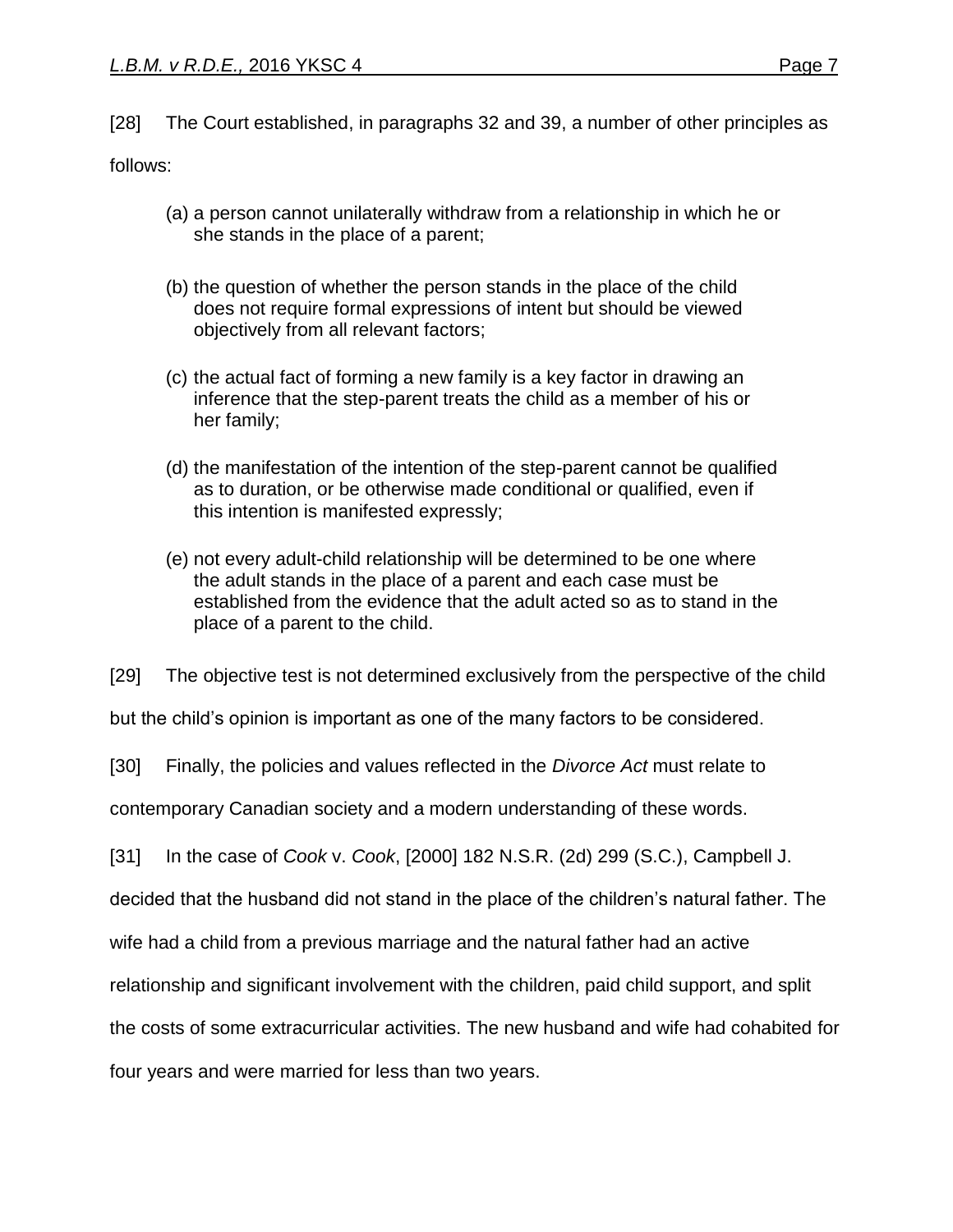[32] In *Cook,* the parties' incomes were pooled, the husband took charge of the combined monies, and the father and mother, along with the two children, went out together publicly and shared meals and activities. The mother thought that the father had a significant role in disciplining but the father said he followed the mother's direction. [33] Campbell J. provides a very thoughtful analysis in his judgment. He expresses the general view that parental status should not be assigned automatically or from the mere willingness of the step-parent to share with the children and assist with their financial, emotional, and physical needs. In other words, as he states at paragraph 23: "there must be a relatively clear assumption of responsibility shown by or inferred from the step-parent's actions over a sufficient period of time for that relationship to constitute a commitment".

[34] In *Monkman* v. *Beaulieu*, 2003 MBCA 17, the parents lived together as common law spouses. The mother had a daughter from a different biological father. The child was a month old when the relationship began and three-and-a half years old when it ended. The Manitoba Court of Appeal found that the *in loco parentis* relationship had been established and could not be unilaterally terminated. The Court decided that there should be no distinction between married and unmarried relationships. The crucial element was the relationship between the child and the adult, not the relationship between the adults.

[35] In *Monkman*, the child, from the age of two called the husband "Dad, he shared all parental responsibilities, and the child had no relationship with her biological father. [36] The Court agreed with Campbell J. in *Cook* v. *Cook* that being pleasant and financially generous to a child should not be used to penalize a step-parent. The Court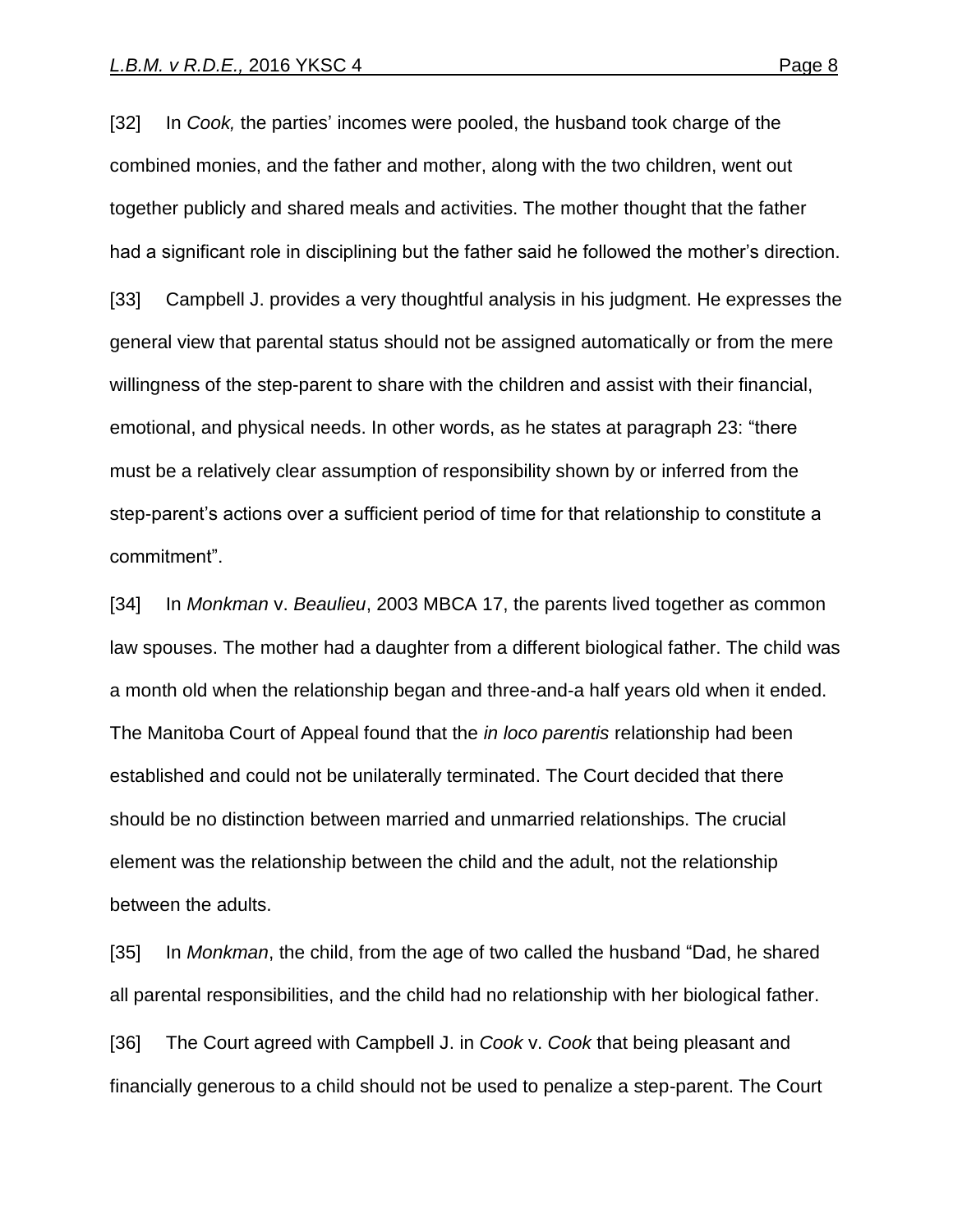also referenced Bastarache J. in *Chartier* at paragraph 23 where he quoted with

approval from *Laraque* v. *Allooloo* (1992), 44 R.F.L. (3d) 10 (N.W.T.S.C.), at para. 33:

At the risk of being repetitious, it is well settled law that it takes a properly informed and deliberate intention to assume parental obligations for support of a child, on an ongoing basis, to bring the in loco parentis status in law into being.

[37] Steel J.A. repeats at para. 69 that acts of generosity in and of themselves will not

result in a legal determination that an adult has taken on the role of a parent.

Given the growing numbers of blended families, it is not unusual now to have multiple parenting figures in a child's life, all of whom can add to the child's best interests. The law should seek to endorse broad visions of family that encourage the continuation of nurturing and support of children within those relationships. The Chartier case was a positive step in this direction.

## **Analysis**

[39] Despite the difficult and volatile relationship between the Mother and the Husband, there is no doubt that the Husband supported M. financially as a member of the family and treated M. in the same way he treated H., his biological child. He presented in public as though he was M.'s Daddy and it appears that he was the only "father" figure that the child knew.

[40] On the other hand, the Husband is adamant that he did not consider himself to be standing in the place of her biological father. He did not indicate any intention to adopt M., nor did he ask that she take his last name. He stated that according to his Tanzanian culture, it was not acceptable to pretend to be a child's father unless a formal or custom

<sup>[38]</sup> She concludes at para. 70: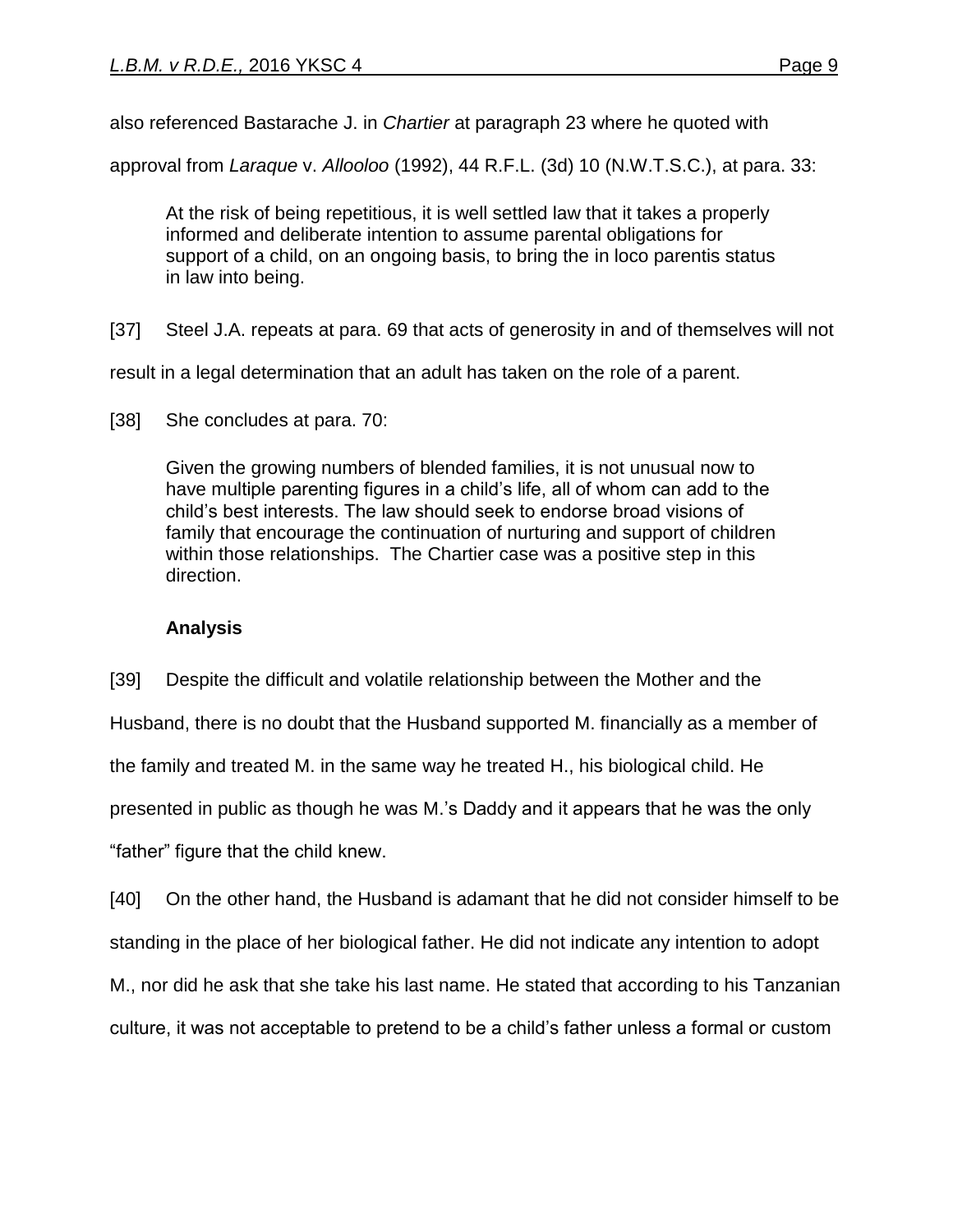adoption took place. While I respect the Husband's cultural tradition and that it may be the Husband's subjective view of the matter, it is not the law of Canada.

[41] The law of Canada as set out in *Chartier* establishes an objective test that takes a number of factors into consideration. I will first address the express factors set out in *Chartier.*

[42] The first factor is whether M. participated in the extended family as would a biological child. I have found that M. was treated as a member of the family from the time the family was created by living together in April 2012 and following the marriage in July 2012.

[43] There is no dispute that the Husband contributed financially to support the family. There may not have been direct financial support to the child M. but it was support for the family generally.

[44] As to disciplining the child as a parent, the Mother requested the Husband not to discipline M. This factor tends to weaken the case against the Husband but it would not be the first case where one parent assumes the role of disciplinarian.

[45] As to representing that he was responsible as a parent to M., the Husband has done so explicitly to the world, the family, and the child by his actions and words used, by the child calling him "Dad" or "Daddy", and physically, as demonstrated by the photographs of the Husband with both M. and H. together. There is no evidence that the Husband expressed directly or indirectly that he did not accept M. as his child.

[46] Unlike the situation in *Cook* v. *Cook*, M. had no relationship with or support from her biological father. The Husband was the only "Dad" or "Daddy" that M. knew or had a relationship with.